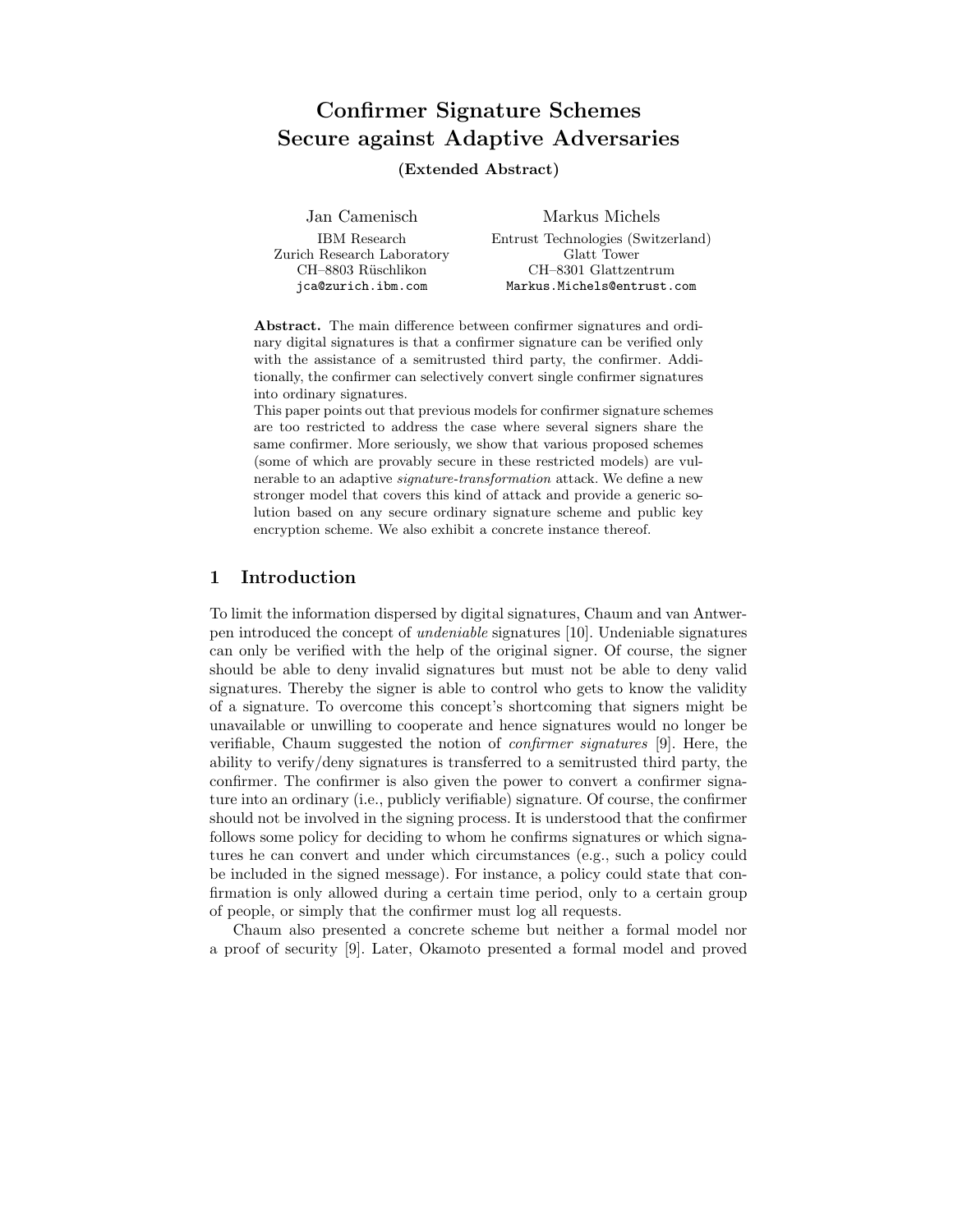that confirmer signature schemes are equivalent to public-key encryption [23]. Okamoto further presented a practical solution. However, Okamoto's model explicitly enables not only the confirmer but also the signer to assist in verification of a confirmer signature. A drawback of this approach is that a coercer could force the signer to cooperate in confirming or denying a signature. Although a signer is in principle always able to prove that a confirmer signature he generated is valid (e.g., by proving knowledge of all inputs to the signing algorithm), the signer can always claim that he did not generate an alleged confirmer signature and thus is unable to prove anything, if confirmer signatures are "invisible", i.e., if it is undecidable for everybody apart from the confirmer whether a confirmer signature is valid or not. This coercer problem is (partially) overcome in the model of Michels and Stadler [21], which does not explicitly enable the signer to deny invalid signatures. They also showed that Okamoto's practical scheme is insecure because the confirmer can fake signatures. Moreover, they proposed new schemes and proved them secure in their model. Finally, all realizations proposed so far [9, 11, 21–23] incorporate the feature that the confirmer could convert confirmer signatures into ordinary but proprietary signatures (i.e., not standard signatures such as RSA PKCS#1 or DSS). However, this convertibility is not included in any of their models and it is hence uncertain whether the schemes remain secure if this feature is activated.

The contribution of this paper is to point out that various proposed confirmer schemes are insecure when many signers share the same confirmer. The latter seems to be natural in an e-commerce environment where playing the role of a confirmer is offered as a trusted third party service and signers decide on a per-signature basis which confirmer to use (possibly considering requirements from the signature receiver). More precisely, these schemes are vulnerable to an adaptive signature-transformation attack, where the attacker transforms a confirmer signature with respect to given signing keys into a confirmer signature with respect to other signing keys such that the resulting confirmer signature is valid only if the original signature is valid. With this new signature the attacker can enter the confirmation protocol thus circumvent the policy of the original signature. For instance, such attacks are possible against the schemes in [21] that were proved secure with respect to the model given there and applies also to some of the schemes presented in [9, 23]. We argue that the formal models [21, 23] proposed so far are too restrictive, e.g., as this kind of attack is not incorporated.

This paper exhibits a new model that fully incorporates adaptive adversaries. The model also explicitly includes the convertibility of confirmer signatures into ordinary signature schemes and excludes the signer's ability to deny invalid signatures. We present a generic solution based on any signature scheme that is secure against an adaptive chosen-message attack and on any encryption scheme that is secure against an adaptive chosen-ciphertext attack and prove its security in our model. This solution enjoys perfect convertibility, i.e., converted signatures are signatures with respect to the signature scheme we use as a building block. This property is unmet by all previously proposed schemes. We also provide a concrete instance based on any deterministic RSA signature scheme and the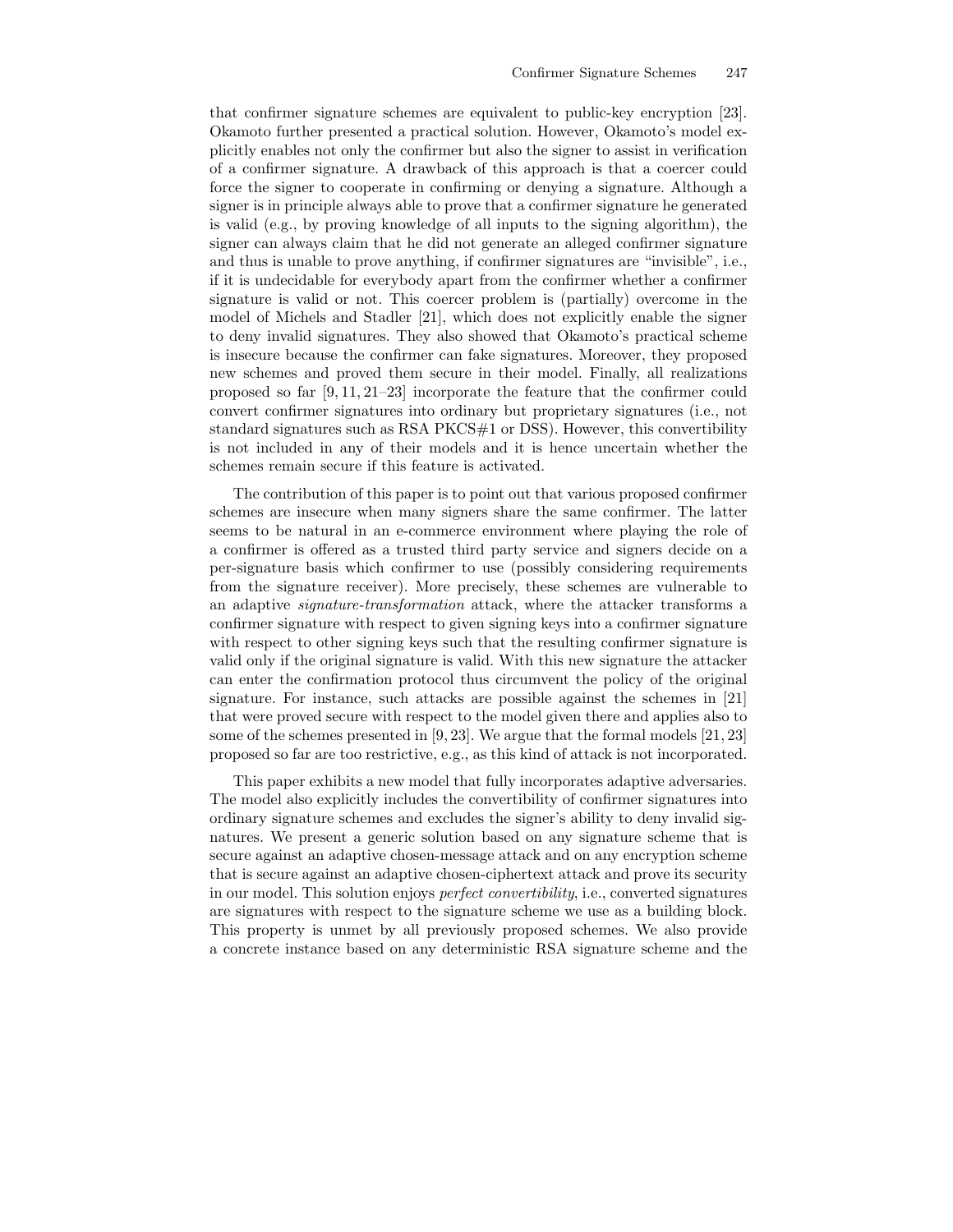Cramer-Shoup encryption scheme. An adaption to other signature schemes such as DSS is easily possible using techniques from [1]. Moreover, we outline how the scheme of Michels and Stadler can be adapted to be secure in our model and how scenarios such as fair contract signing and verifiable signature sharing can be addressed.

# 2 Confirmer Signature Model

This section provides a formal definition of confirmer signatures. After having defined our model, we discuss the differences to previously suggested models in detail and point out why various previously proposed schemes fail in our model.

### 2.1 Formal Model

Definition 1. The players in a confirmer signature scheme are signers S, confirmers  $C$ , and verifiers  $V$ . A confirmer signature scheme consists of the following procedures:

- Key generation: Let  $\mathit{CKGS}(1^{\ell}) \rightarrow (x_S, y_S)$  and  $\mathit{CKGC}(1^{\ell}) \rightarrow (x_C, y_C)$  be two probabilistic algorithms. The parameter  $\ell$  is a security parameter,  $(x_S, y_S)$  is a secret/public key pair for the signer, and  $(x_C, y_C)$  is a secret/public key pair for the confirmer.
- Signing: A probabilistic signature generation algorithm  $CSig(m, x_S, y_S, y_C) \rightarrow \sigma$ for signing a message  $m \in \{0,1\}^*$ .
- Confirmation and disavowal: A signature verification protocol (CVerC, CVerV) between a confirmer and a verifier. The private input of the confirmer is  $x_C$  and their common input consists of m,  $\sigma$ ,  $y_S$ , and  $y_C$ . The output of the verifier is either 1 (true) and 0 (false).
- Selective convertibility: An algorithm  $CConv(m, \sigma, y_S, x_C, y_C) \rightarrow s$  that allows a confirmer to turn a confirmer signature  $\sigma$  into an ordinary signature. If the conversion fails, the algorithm's output is  $\bot$ .
- Signature verification (ordinary): An algorithm  $COVer(m, s, y_S) \rightarrow \{0, 1\}$  that allows everybody to verify signatures and takes as input a message m, a signature s, and the public key  $y_S$  of the signer.

Before formally stating the security requirements, we try to describe the intuition behind them. Correctness and validity of confirmation/disavowal, and correctness of conversion are obvious. Security for the signer guarantees that confirmer signatures as well as converted signatures are unforgeable under an adaptive chosen-message attack (cf. [20]). Security for the confirmer/invisibility of signatures guarantees that the scheme is secure for the confirmer against adaptive chosen-confirmer-signature attacks (this is similar to security against chosenciphertext attacks for encryption schemes, in fact, CSig can be regarded as an encryption scheme for a single bits). This requirement also assures that no one apart from the confirmer can distinguish between valid and invalid confirmer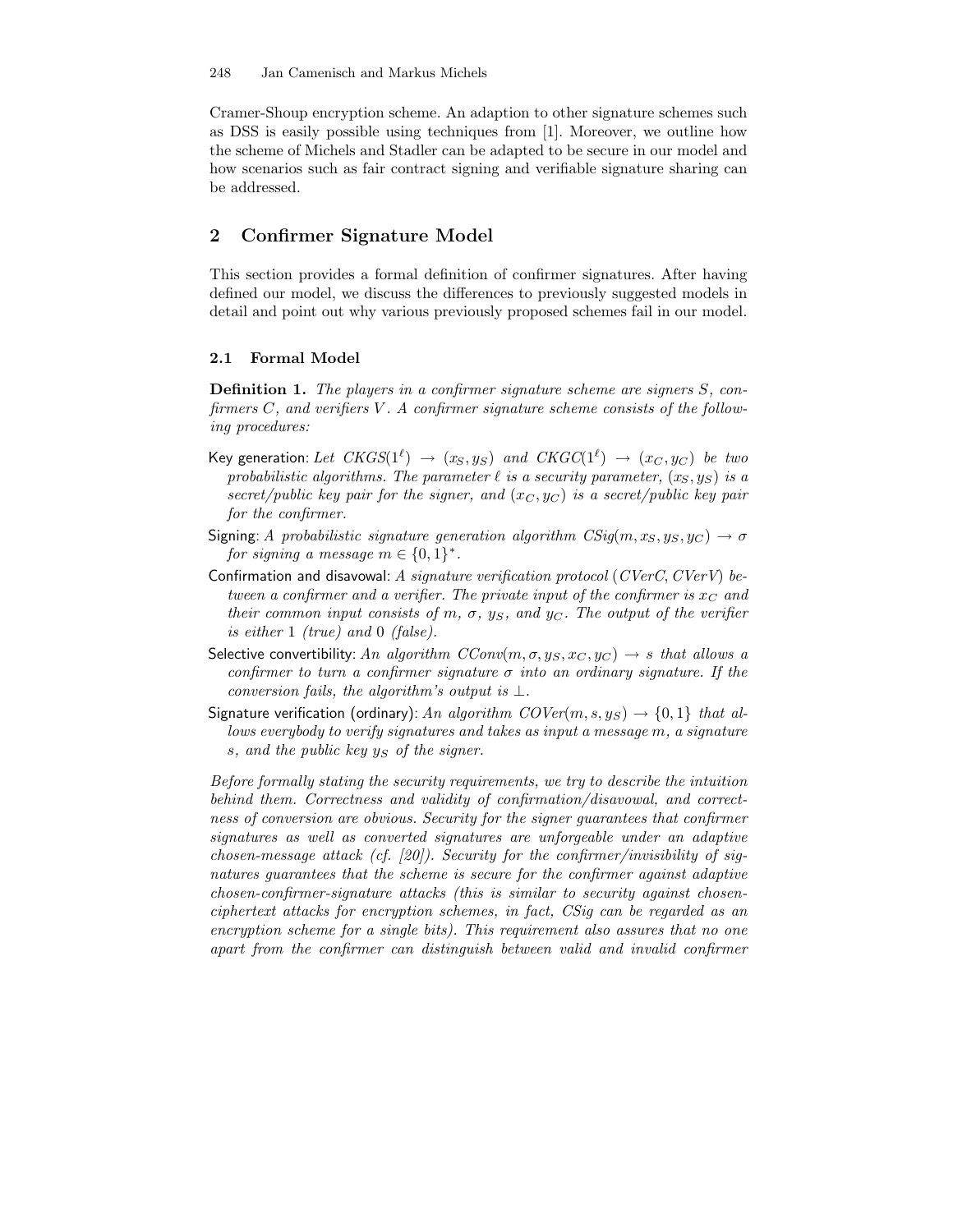signatures. This ensures for instance that the signer is not coercible. Finally, non-transferability says that one cannot get more information out of the confirmation/disavowal protocol than whether a signature is valid or not.

By  $\{A(u)\}\$  we denote the set of all possible output values of a probabilistic algorithm A when input u.

Correctness of confirmation/disavowal: If the confirmer and the verifier are honest, then for all  $\ell$ , all  $(x_S, y_S) \in \{CKGS(1^{\ell})\}$ , all  $(x_C, y_C) \in \{CKGC(1^{\ell})\}$ , all  $m \in \{0,1\}^*$ , and all  $\sigma \in \{0,1\}^*$ ,

$$
CVerV_{CVerC}(m, \sigma, y_S, y_C) = \begin{cases} 1 & \text{if } \sigma \in \{CSig(m, x_S, y_S, y_C)\} \\ 0 & \text{otherwise} \end{cases}
$$

Validity of confirmation/disavowal: For all  $\overline{CVerC^*}$ , all sufficiently large  $\ell$ , all

 $(x_S, y_S) \in \{CKGS(1^{\ell})\}, \ all \ (x_C, y_C) \in \{CKGC(1^{\ell})\}, \ all \ m \in \{0, 1\}^*, \ all$  $\sigma \in \{0,1\}^*$ , and for every polynomial  $p(\cdot)$  we require that

 $Prob[CV_{CVerC^*}(m, \sigma, y_S, y_C) = 0] < 1/p(\ell)$ 

if  $\sigma \in \{CSig(m, x_S, y_S, y_C)\}$  and

$$
Prob[CVerV_{CVerC^*}(m, \sigma, y_S, y_C) = 1] < 1/p(\ell)
$$

otherwise. The probability is taken over the coin tosses of  $CVerV$  and  $CVerC^*$ .

- Correctness of conversion: For all  $\ell$ , all  $(x_S, y_S) \in \{CKGS(1^{\ell})\}$ , all  $(x_C, y_C) \in$  ${CKGC(1<sup>l</sup>)}, all m \in {0,1}<sup>*</sup>, and for all  $\sigma \in {CSig(m, x_S, y_S, y_C)}$ , it holds$ that  $COVer(m, CConv(m, \sigma, y_S, x_C, y_C), y_S) = 1.$
- Security for the signer: Consider the following game against an adversary A. First the key generators for the signer and the confirmer are run on input  $1^{\ell}$ . Then A is given as input the public key of the signer and the confirmer,  $y_S$  and  $y_C$ , and the secret key  $x_C$  of the confirmer. A is further allowed oracle access to the signer (i.e., it may ask confirmer signatures of polynomially many messages  ${m_i}$ ). Finally, A halts and outputs a pair of strings  $(m, u)$  where  $m \neq m_i$  for all i. Then, for all such A and all sufficiently large  $\ell$  we require that A's output satisfies  $COVer(m, u, y_S) = 1$  with negligible probability only. The probability is taken over the coin tosses of the signer, A, and the key generators. (Note that the adversary can convert confirmer signatures itself as it is given  $x_C$ .)
- Security for the confirmer / Invisibility of Signatures: Consider the following game against an adversary A. First the key generators for the signer and the confirmer are run on input  $1^{\ell}$ . The adversary is given the public keys of the signer and the confirmer, in addition to the secret key of the signer. Then the adversary can make arbitrary oracle queries to the confirmer via CVerC and CConv. For doing this, the adversary is allowed at anytime (and repeatedly) to create additional signature-key pairs  $(x_{S}, y_{S})$  (not necessarily by running the key generator) and to interact with the confirmer with respect to these keys. Then, the adversary has to present two messages  $m_1, m_2 \in \{0, 1\}^*$ .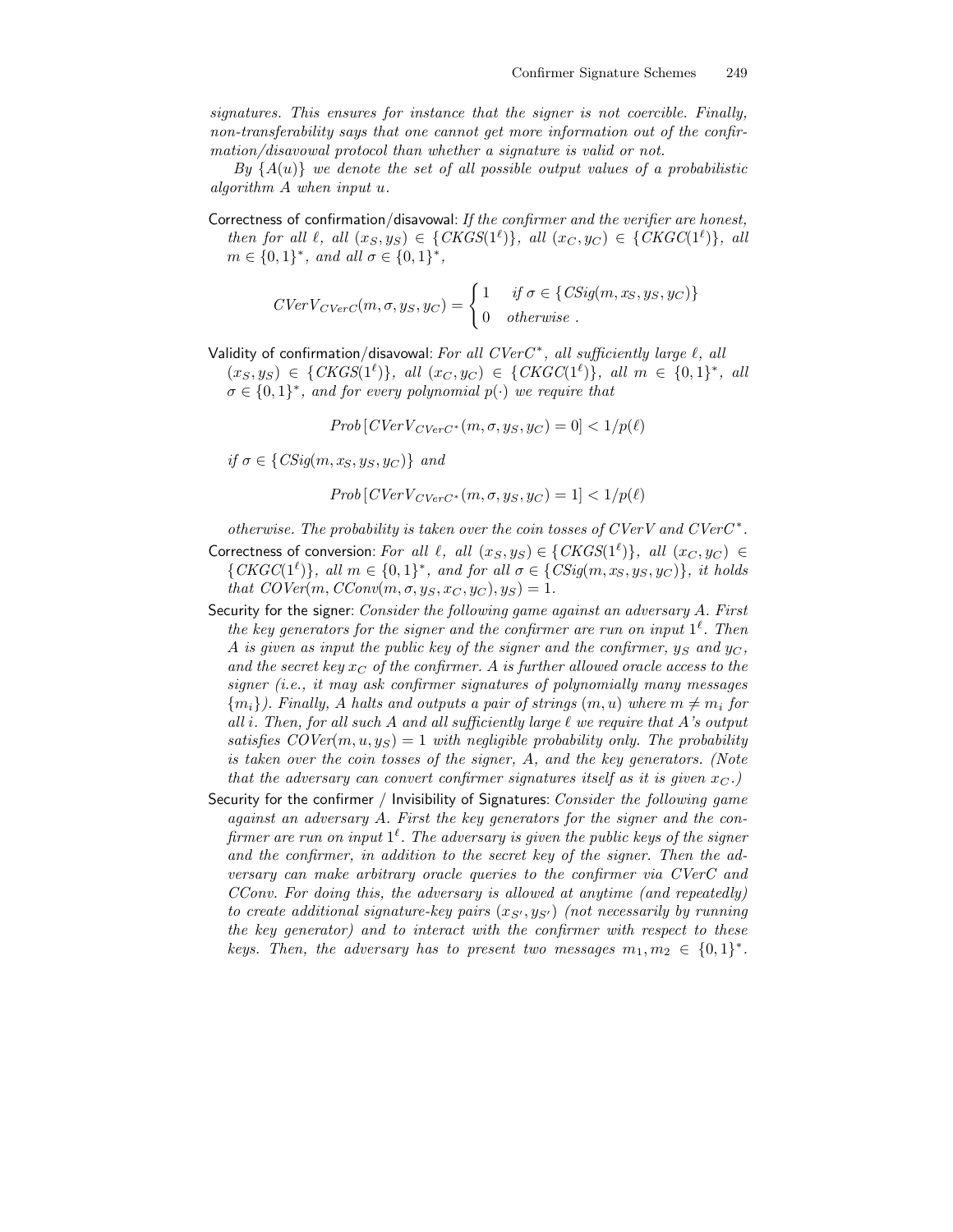After that we flip a fair coin. If the result is heads, the adversary is given  $\sigma = C\text{Sig}(m_1, x_S, y_S, y_C)$ , if it is tails, the adversary is given a string  $\sigma =$  $CSig(m_2, x_S, y_S, y_C)$ . Now the adversary is again allowed to query the signer and the confirmer except that  $\sigma$  is not allowed in any of these queries. Finally, the adversary must output 0 or 1. We require that for all such adversaries, all polynomials  $p(\cdot)$ , and all sufficiently large  $\ell$ , the probability that the adversary's output equals our coin flip is smaller than  $1/2 + 1/p(\ell)$ , where the probability is taken over the coin tosses of the signer, the confirmer, and the key generators.

- Non-transferability of verification/disavowal: Consider the following two games involving the adversary, a signer, a confirmer, and a simulator:
	- Game 1. The adversary is given the public keys  $y_S$  and  $y_C$  of the signer and the confirmer. Then it can make arbitrary oracle queries to both of them via CSig, CVerC, and CConv. (Again the adversary is allowed at any time to create its own key pairs  $(x_{S}, y_{S})$  and run, e.g., CSig with these keys, and then interact with the confirmer with respect to these keys as well.) Then the adversary must present two strings, m and  $\sigma$  for which it wishes to carry out the protocol  $(CVerC, CVerV)$  with the confirmer. Next the confirmer and the adversary carry out this protocol with common input  $(m, \sigma, y_S, y_C)$ . The confirmer's secret input will be  $x_C$ . In parallel, the adversary is allowed to make arbitrary queries to the signer and confirmer. Eventually, the adversary stops producing an output.
	- Game 2. This game is the same as Game 1 with the difference that when it comes to the interaction with the confirmer on m and  $\sigma$  the simulator is plugged in the place of the confirmer. However, in all other interactions with the adversary the real confirmer or the real signer speak with the adversary. The simulator is not given the secret key of the confirmer, but it is allowed a single call to an oracle that tells it whether the strings m and  $\sigma$ produced by the adversary are a valid confirmer signature w.r.t.  $y_S$  and  $y_C$ .

Now we require that for every adversary there exists a simulator such that for all sufficiently large  $\ell$ , all  $(x_S, y_S) \in \{CKGS(1^{\ell})\}$ , and all  $(x_C, y_C) \in$  ${CKGC(1^{\ell})},$  the outputs of the adversary when playing Game 1 and Game 2 are indistinguishable. In other words, there must exist a simulator such that the adversary cannot distinguish whether he is playing Game 1 or 2.

We call a confirmer signature scheme perfect convertible with respect to some (ordinary) signature scheme if converted confirmer signatures are valid signatures with respect to this signature scheme.

Throughout the paper we assume that the policy stating the circumstances under which the confirmer is allowed to confirm/disavow a confirmer signature is part of the actual message and that he refuses cooperation whenever the policy requires so. This is sufficient to ensure that verifiers cannot circumvent a policy.

Schemes according to our definition are separable, i.e., all parties can run their key generation algorithms independent of each other (cf. [6]). This enables signers to choose a confirmer on a per signature basis at signing time.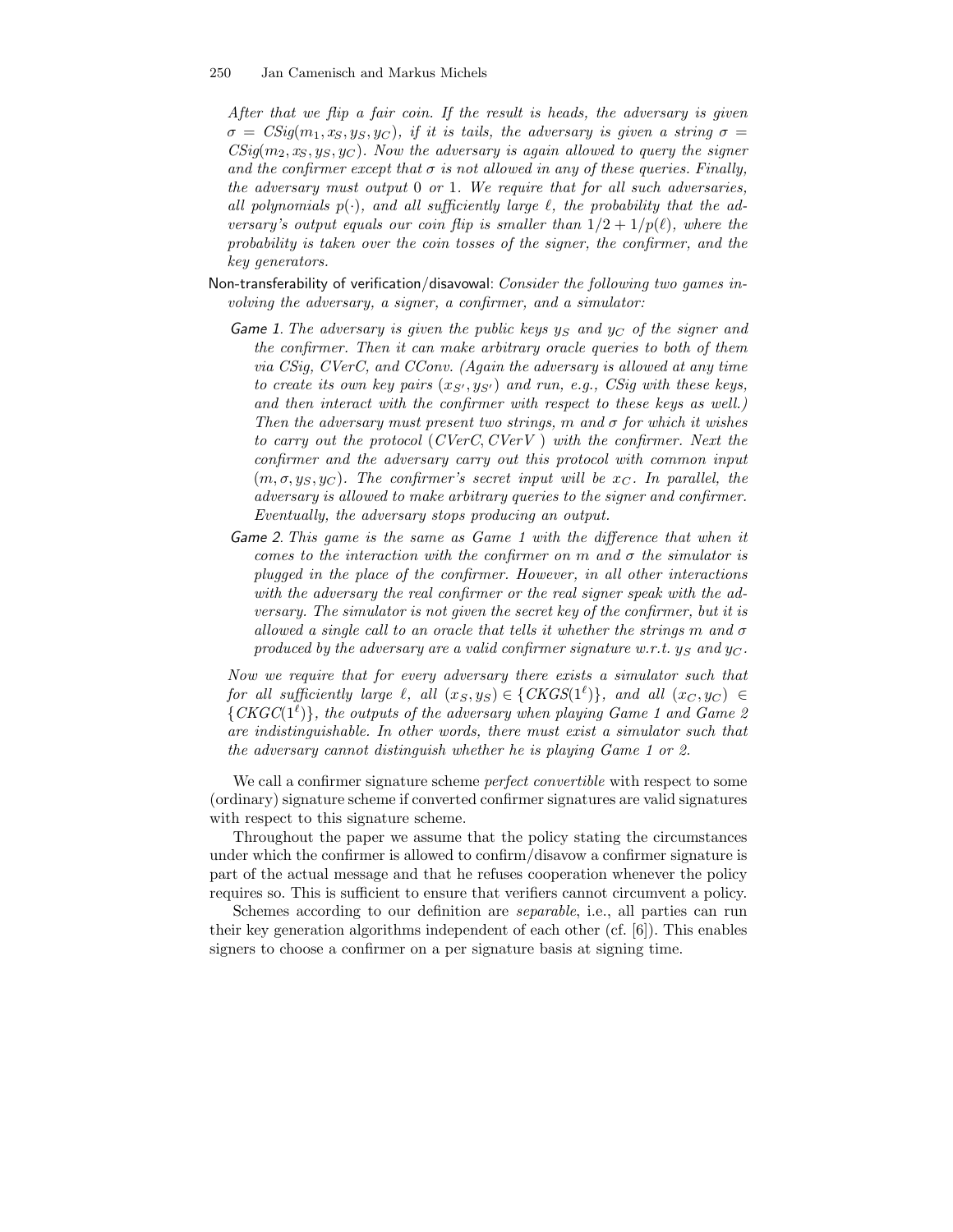Remark 1. One could easily add a protocol between a confirmer signature recipient and the signer in which the signer proves to the recipient that a confirmer signature *just generated* is valid. The only modification to our model would be that one would have to add a security requirement for this protocol that is similar to the one of non-transferability of verification/disavowal for  $(CVerC, CVerV)$ . Furthermore, the adversary has to be allowed to use this new protocol in the games defined in security for the signer and non-transferability of verification/disavowal.

#### 2.2 Comparison with Previous Formal Models

Let us point out the differences between our model and the previous formal models [21, 23].

As mentioned in the introduction, Okamoto's model enables the signer to confirm and deny signatures, which makes the signer vulnerable to a coercer that forces him to confirm or deny a signature. The model does not include selective conversion. Moreover, his model defines a weaker notion of security of the confirmer: the adversary knowing the signer's secret key wins the game only if he is able to behave like the confirmer, i.e., to confirm and disavowal signatures, but does not win the game if he can distinguish between two confirmer signatures (or between a valid and an invalid confirmer signature). The crucial difference, however, lies in the definition of invisibility and untransferability, where the adversary has access only to the confirmation and disavowal protocol run with the true signer, but not with the confirmer. Thus it does not cover adaptive attacks against the confirmer. For instance, the signature transformation attack mentioned below is not captured by this model. In fact, one can construct a scheme that is secure in Okamoto's model but is vulnerable to this signature transformation attack. Such a scheme is obtained from one of the schemes in [21] by having the signer choose an encryption public key and then appending to the signature an encryption of all random choices made by the signer in the signing protocol under this public key (this encryption also must be signed together with the message). This will allow the signer to confirm/disavow signatures as required in Okamoto's model.

The model by Michels and Stadler does not explicitly enable the signer to confirm and deny signatures, but it does not exclude it either. In particular, the security for the confirmer (where the adversary gets the signer's secret key) as well as the selective conversion are not included. Their definition of invisibility allows the adversary only to query the confirmer with respect to a certain signer and is not given the signer's secret key, i.e., they allow only a very restricted kind of adaptive attack. This model is realistic only if there is a single signer that is furthermore assumed to be honest. However, if several signer are allowed and they are not all assumed to be honest, then their schemes are vulnerable to the signature transformation attack as described in the next paragraph.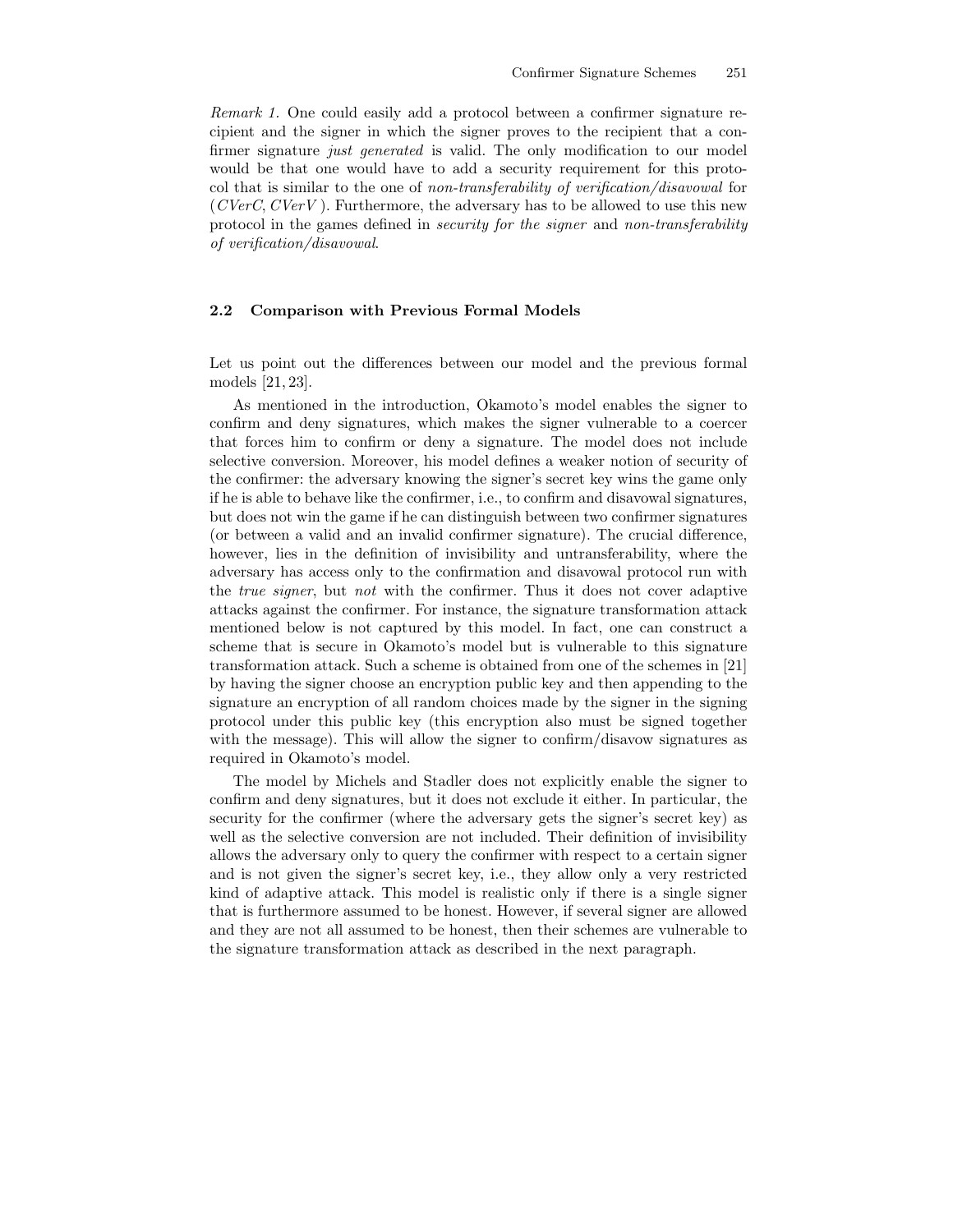#### 2.3 Adaptive Signature-Transformation Attacks

This paragraph points out that the previously suggested schemes  $[9, 21, 23]$  are vulnerable to an adaptive attack and are indeed insecure in our model. Before describing this attack, we note that the scheme proposed in [22] is not secure in our model because is has the property that given a signature and two different messages it's publically verifiable w.r.t. which message the signature is potentially valid. Due to this property the invisibility requirement in our model cannot be satisfied. Furthermore, the scheme presented in [11] is insecure in all models, i.e., even against non-adaptive attackers (see Appendix A).

We first show that the proof-based scheme by Michels and Stadler [21, Section 5.2], which was proved secure in their model, is vulnerable to a so-called adaptive signature-transformation attack that exploits the malleability of the used building block. The practical scheme by Okamoto [23], with or without the heuristic fix of another vulnerability suggested in [21], as well as Chaum's scheme [9] are vulnerable to a similar attack. We omit the details regarding those schemes here.

Let us first recall the scheme by Michels and Stadler. It uses as building blocks so-called proof-based signature schemes (an example is Schnorr's signature scheme [26]) and confirmer commitments. For simplicity, let us use the confirmer commitment provided in [21, Section 4.2] and the Schnorr signature scheme [26] in the following. With these choices the public key of the signer is a group  $G = \langle q \rangle$ , a prime  $q = |G|$ , and  $y \in G$ . The signer's secret key is  $x = \log_q y$ . The confirmer's public key is  $H = \langle h \rangle$ , a prime  $p = |H|$ , and  $z \in H$ . The confirmer's secret key is  $u = \log_h z$ . Furthermore, a suitable hash function  $\mathcal H$  is publicly known. The signer can issue a confirmer signature on m as follows.

- 1.  $r_1 \in \mathbb{Z}_q$ ,  $r_2 \in \mathbb{Z}_p$ ,  $t := g^{r_1}$ ,  $d := (d_1, d_2) := (z^{r_2}, h^{r_2 + \mathcal{H}(t,m)})$ ,
- 2.  $c := \mathcal{H}(d)$ , and  $s := r_1 cx \mod q$ .

The confirmer signature is  $(t, (d_1, d_2), s)$ . The confirmer can tell whether a given confirmer signature  $(t, (d_1, d_2), s)$  is valid by checking if  $d_2/d_1^{1/u} \stackrel{?}{=} h^{\mathcal{H}(t,m)}$  and  $y^{\mathcal{H}(d)}g^s \stackrel{?}{=} t$  hold. We refer to [21] for the confirmation/disavowal protocol.

Now we are ready to describe the signature transformation attack. We are given an alleged confirmer signature  $(t, (d_1, d_2), s)$  on m w.r.t. a signer's public key  $(G, g, q, y)$ . Furthermore, assume that the confirmer is not allowed to tell us whether this particular signature is a valid. The following attack will allow us to transform the signature into another signature that is independent from  $(t,(d_1,d_2),s)$ . To do so, we choose our own signing public and secret keys  $G = \langle \tilde{g} \rangle$ with  $|\tilde{G}| = \tilde{q}, \tilde{y} = \tilde{g}^{\tilde{x}}$ . Then we choose a random message  $\tilde{m}$  and

1. 
$$
\tilde{r}_1 \in \mathbb{Z}_{\tilde{q}}
$$
,  $\tilde{r}_2 \in \mathbb{Z}_p$ ,  $\tilde{t} := \tilde{g}^{\tilde{r}_1}$ ,  $\tilde{d} := (\tilde{d}_1, \tilde{d}_2) := (d_1 z^{\tilde{r}_2}, d_2 h^{\tilde{r}_2 + \mathcal{H}(\tilde{t}, \tilde{m}) - \mathcal{H}(t, m)})$ ,  
2.  $\tilde{c} := \mathcal{H}(\tilde{d})$ , and  $\tilde{s} := \tilde{r}_1 - \tilde{c}\tilde{x} \mod \tilde{q}$ 

and get the new confirmer signature  $(\tilde{t}, (\tilde{d}_1, \tilde{d}_2), \tilde{s})$ . This confirmer signature is valid if and only if the original confirmer signature  $(t, (d_1, d_2), s)$  is valid. Furthermore, if the original confirmer signature is valid, then the new confirmer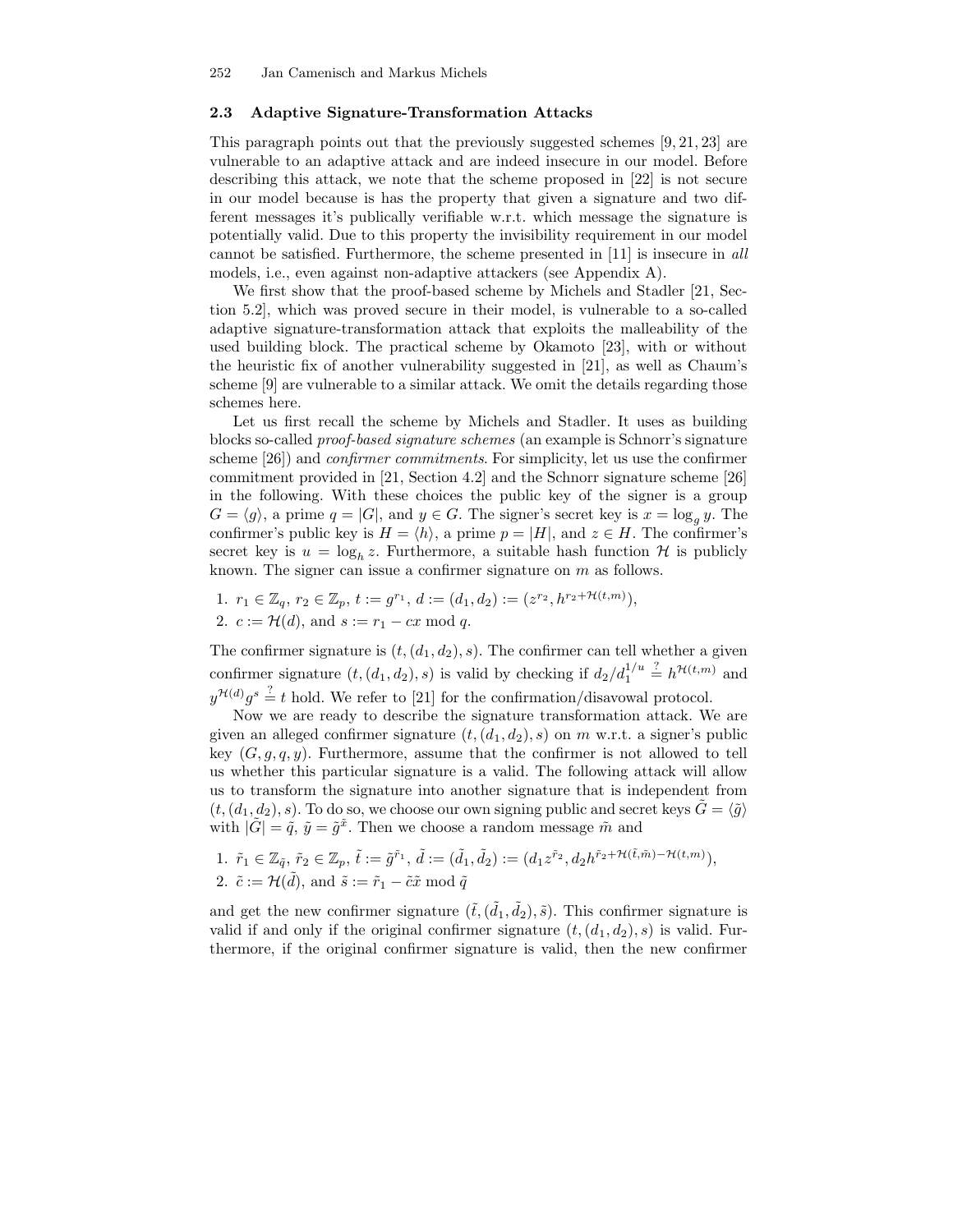signature is indistinguishable from a confirmer signature made using the real signing algorithm with our public key. Hence we can simply feed the signature  $(\tilde{t},(\tilde{d}_1,\tilde{d}_2),\tilde{s})$  to the confirmer and he will tell in fact whether  $(t,(d_1,d_2),s)$  is valid. This attack breaks the invisibility property, and it is possible because the confirmer commitment is malleable. Note that the definition of security for confirmer commitments in [21] does not consider adaptive adversaries.

A variant of this attack works even if the used confirmer commitment is non-malleable: After the attacker has obtained the confirmer signature  $(t, d, s)$ on m w.r.t. a signer's public key  $(G, g, q, y)$ , he computes a new public key  $(G, \tilde{g}, q, \tilde{y})$  by picking  $\tilde{r}_1, \tilde{x} \in \mathbb{Z}_q$  and computing  $\tilde{g} := t^{1/\tilde{r}_1}$  and  $\tilde{y} := \tilde{g}^{\tilde{x}}$ . Now  $(t, d,(\tilde{r}_1 - \mathcal{H}(d)\tilde{x} \mod q))$  will be a valid confirmer signature on m w.r.t. the signer's public key  $(G, \tilde{g}, q, \tilde{y})$  if and only if  $(t, d, s)$  is a valid w.r.t.  $(G, g, q, y)$ . In a similar way as above this attack breaks the invisibility property. The second scheme proposed in [21] is also vulnerable to this attack. However, this kind of attack can be easily countermeasured by adding the signer's public key to the input of the confirmer commitment.

### 3 A Generic Realization of Confirmer Signature Schemes

This section presents a generic confirmer signature scheme, proves its security, and discusses its implications. As we will see in the next section, this generic scheme has concrete instances that are quite efficient.

Let  $SIG = (SKG, Sig, Ver)$  denote a signature scheme, where  $SKG$  is the key-generation algorithm (which on input  $1^{\ell}$  outputs a key pair  $(x, y)$ ), Sig is the signing algorithm (which on input of a secret key  $x$ , the corresponding public key y, and a message  $m \in \{0,1\}^*$  outputs a signature s on m), and Ver is the verification algorithm (which on input of a message  $m$ , an alleged signature  $s$ , and public key y outputs 1 if and only if s is a signature on m with respect to y). Moreover, let  $ENC = (EKG, Enc, Dec)$  denote a public key encryption scheme. On input of a security parameter,  $EKG$  outputs a key pair  $(x', y')$ . On input of a public key  $y'$  and a message  $m'$ , Enc outputs a ciphertext c. On input of the ciphertext c of the message  $m'$ , the secret key  $x'$ , and the public key  $y'$ , Dec outputs  $m'$  if c is valid and  $\perp$  otherwise.

Given a suitable signature scheme  $SIG = (SKG, Sig, Ver)$  and a suitable encryption scheme  $ENC = (EKG, Enc, Dec)$ , a confirmer signature scheme can be constructed as follows. We will later see what suitable means.

- 1. The respective key generators are chosen as  $CKGS(1^{\ell}) \cong SKG(1^{\ell})$  and  $CKGS(1^{\ell}) \cong SKG(1^{\ell})$  $CKGC(1^{\ell}) \cong EKG(1^{\ell}).$
- 2. The signer signs a message  $m \in \{0,1\}^*$  by computing  $s := Sig(x_S, y_S, m)$ and  $e := Enc(y_C, s)$ . The confirmer signature on m is given by e.
- 3. The confirmation and disavowal protocol  $(CVerC, CVerV)$  between the confirmer and a verifier is done as follows: Given an alleged confirmer signature e and a message m, the confirmer decrypts e to get  $\hat{s} := Dec(e, x_C, y_C)$ . If  $Ver(m, \hat{s}, y_S) = 1$ , then the confirmer tells the verifier that the confirmer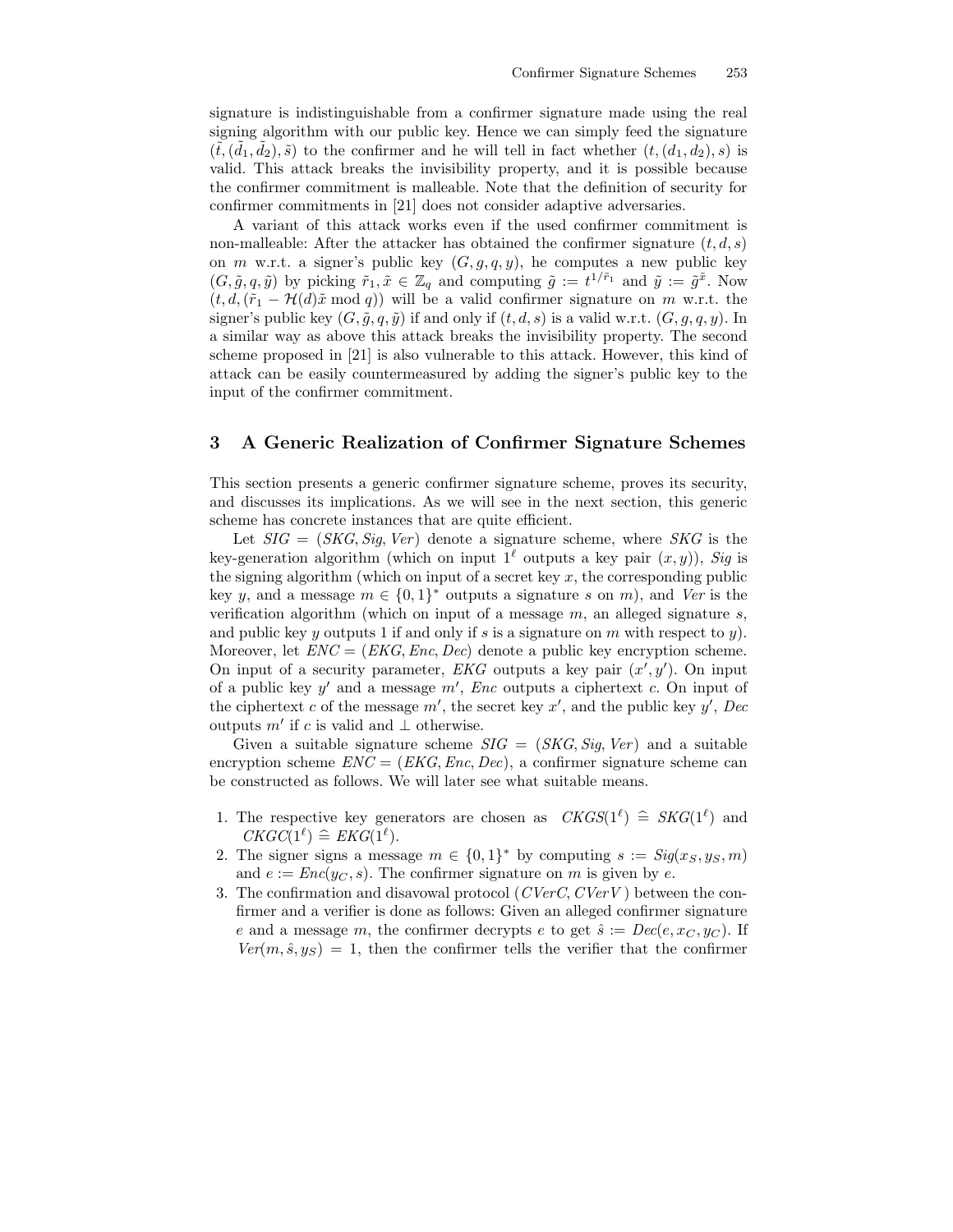signature is valid and shows this by proving in concurrent zero-knowledge that he knows values  $\alpha$  and  $\beta$  such that " $\beta$  is the secret key corresponding to  $y_C$  AND  $\alpha = Dec(e, \beta, y_C)$  AND  $Ver(m, \alpha, y_S) = 1$ ." Otherwise, the confirmer tells the verifier that the confirmer signature is invalid and proves in concur*rent* zero-knowledge that he knows values  $\alpha$  and  $\beta$  such that " $\beta$  is the secret key corresponding to  $y_C$  AND  $((\alpha = Dec(e, \beta, y_C)$  AND  $Ver(m, \alpha, y_S) = 0)$ or decryption fails)."

- 4. The selective conversion algorithm  $CConv(m, e, y_S, x_C, y_C)$  outputs  $Dec(e, x_C, y_C)$ , provided  $Ver(m, Dec(e, x_C, y_C), y_S) = 1$ , and  $\perp$  otherwise.
- 5. The public verification algorithm for converted signatures is defined as  $\text{COver}(m, s, y_S) \hat{=} \text{Ver}(m, s, y_S).$

**Theorem 1.** If SIG is existentially unforgeable under an adaptive chosenmessage attack and ENC is secure against adaptive chosen-ciphertext attacks, then the above construction constitutes a secure confirmer signature scheme with perfect conversion.

**Proof:** [Sketch] The properties *correctness of confirmation/disavowal, validity* of confirmation/disavowal, and correctness of conversion are obviously satisfied. Let us consider the remaining properties.

- Security for the signer: We show that if there is an adversary A that can forge a confirmer signature, then A could be used to forge signatures of the signature scheme  $SIG$  in an adaptive chosen-message attack: The messages  $m_i$  that are queried by A are simply forwarded to the signing oracle of the underlying signature scheme SIG and then the result is encrypted using ENC. If A is able to produce a valid confirmer signature to any message that is not in the set of queried messages, we can convert this confirmer signature into a valid ordinary signature by the conversion algorithm. If A is able to compute a valid signature to any message that is not in the set of messages previously queried, we are already done. Both cases contradict the security of SIG.
- Security for the confirmer/Invisibility of signatures: We show that if there exists an adversary A that can violate this property, then the encryption scheme ENC is not secure against adaptive chosen-ciphertext attacks: When getting A's request for confirmation/disavowal of a message  $m$  and an alleged confirmer signature  $e$ , we forward  $e$  to the decryption oracle of the underlying encryption scheme and obtain s. If s is an (ordinary) signature of  $m$ , then we tell A that the confirmer signature is valid and carry out the proof that this is indeed the case. Of course, we cannot carry out the real protocol, but as it is required to be concurrent zero-knowledge, there exists a simulator for it which we can use. The case where s is not a valid signature is similar. If A requests the conversion of  $m$  and  $e$ , we forward  $e$  to the decryption oracle, get  $s$ , and then we output s if s is a valid ordinary signature on m, or  $\perp$  otherwise.

When it comes to the point where A presents the "test messages"  $m_1$  and  $m_2$ , we produce signatures of them, i.e.,  $s_1$  and  $s_2$ , and present these as "test" messages" to the game in the underlying encryption scheme. Then we forward the encryption we get as challenges from the underlying game to  $A$  as a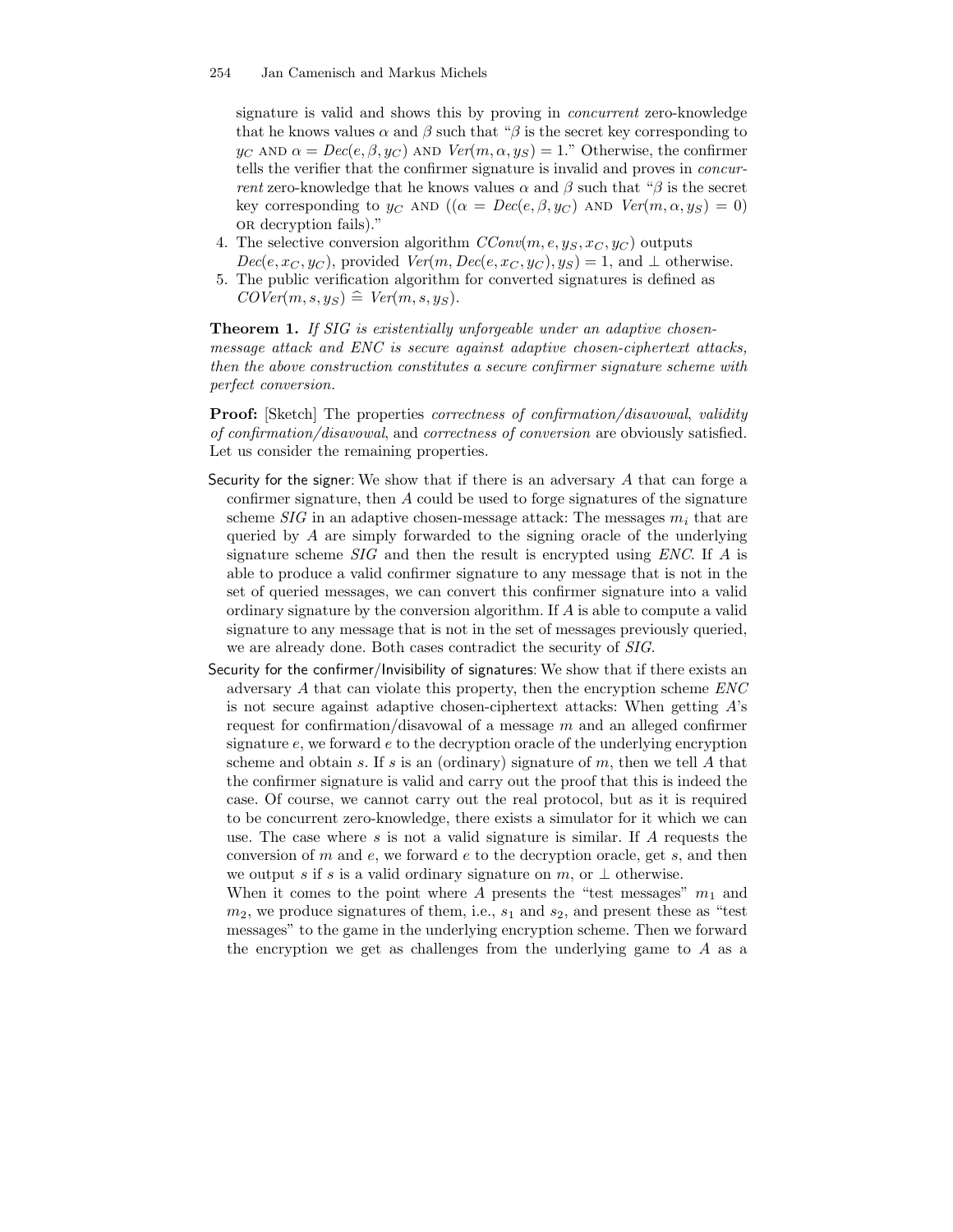challenge. The following queries of A are handled as before. When A eventually halts and outputs 0 or 1, we forward this output as an answer in the game against the underlying encryption scheme. This concludes the reduction.

Non-transferability of verification/disavowal: This property follows in a straightforward manner from the concurrent zero-knowledge property of the proofs in the confirmation/disavowal protocol.

Corollary 1. I. If trapdoor one-way permutations exist then there exists a secure confirmer signature scheme. II. A secure confirmer signature scheme exists if and only if a public key encryption scheme secure against adaptive chosenciphertext attacks exists (cf. [23, Theorem 3]).

Proof: Part I. The existence of trapdoor one-way permutations implies a secure signature scheme and an encryption scheme secure against adaptive chosenciphertext attacks [3, 16, 20, 25]. Due to Theorem 1, this is sufficient for a secure confirmer signature scheme. Part II. On the one hand, an encryption scheme for encrypting a single bit follows from a secure confirmer signature scheme (cf. [23]). Let the public key of the encryption scheme be the public key of the confirmer. To encrypt, one chooses a signer's key pair and then a 0 is encrypted by issuing a valid confirmer signature on a randomly chosen message and a 1 is encrypted by issuing a simulated (invalid) confirmer signature on a randomly chosen message. On the other hand, if a secure public key encryption scheme exists then there exist one-way functions and hence a signature scheme secure against adaptive chosen-message attacks [20, 25]. Due to Theorem 1, this is sufficient for a secure confirmer signature scheme.  $\Box$ 

Remark 2. The generic confirmer signature scheme exhibited in this section provides perfect convertibility with respect to the signature scheme SIG.

Remark 3. The described generic confirmer signature scheme has some similarities to the generic scheme due to Okamoto[23]. However, as Okamoto's model requires the signer to have the ability to deny invalid confirmer signature scheme this scheme cannot satisfy the invisibility property as stated above. Whereas Okamoto's generic scheme is a theoretical construction requiring general zeroknowledge proofs for confirmation and disavowal, our scheme has concrete instances with quite efficient protocols for confirmation and disavowal.

# 4 An Instance Providing Perfect Conversion of Signatures

This section provides an instance based on an arbitrary deterministic RSA signature scheme [24] and the Cramer–Shoup encryption scheme [13]. Instances for other signature schemes such as DSS or Schnorr can be realized similarly using the signature reduction techniques from [1].

 $\Box$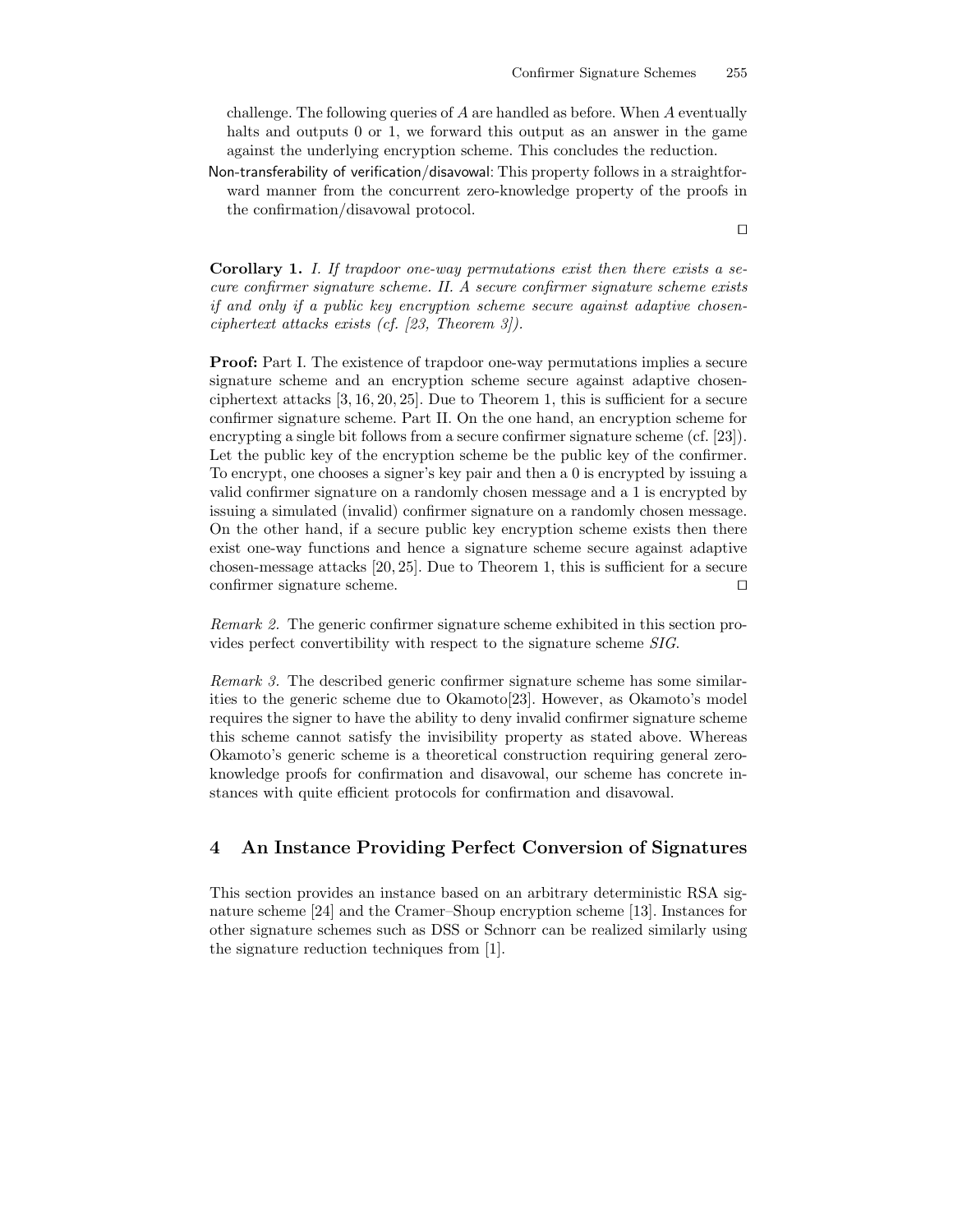#### 4.1 Notation

We use notation from  $[6, 7]$  for the various proofs of knowledge of discrete logarithms and proofs of the validity of statements about discrete logarithms. For instance,

$$
PK\{(\alpha,\beta,\gamma): y = g^{\alpha}h^{\beta} \ \wedge \ \tilde{y} = \tilde{g}^{\alpha}\tilde{h}^{\gamma} \ \wedge \ (u \leq \alpha \leq v)\},
$$

denotes a "zero-knowledge Proof of Knowledge of integers  $\alpha$ ,  $\beta$ , and  $\gamma$  such that  $y = g^{\alpha} h^{\beta}$  and  $\tilde{y} = \tilde{g}^{\alpha} \tilde{h}^{\gamma}$  holds, where  $v < \alpha < u$ ," where  $y, g, h, \tilde{y}, \tilde{g}$ , and  $\tilde{h}$  are elements of some groups  $G = \langle g \rangle = \langle h \rangle$  and  $\tilde{G} = \langle \tilde{g} \rangle = \langle \tilde{h} \rangle$ . The convention is that Greek letters denote the knowledge proved, whereas all other parameters are known to the verifier. The scheme presented in this section uses proofs of knowledge of double discrete logarithms and of roots of discrete logarithms [7, 27] and proofs that a discrete logarithm lies in an interval [5, 12], e.g.,  $(u \le \log_a y \le$ v). These protocols are 3-move zero-knowledge proofs of knowledge with binary challenges.

An important variant of such protocols are concurrent zero-knowledge proofs (of knowledge). They are characterized by remaining zero-knowledge even if several instances of the same protocol are run arbitrarily interleaved [14, 15, 17]. Damgård [15] shows that 3-move proofs (this includes all protocols considered in this paper) can easily be made concurrent zero-knowledge in many practical scenarios. We denote the resulting protocols by, e.g.,  $CZK-PK\{\alpha : y = g^{\alpha}\}\$ 

#### 4.2 Description of the Scheme

We review both schemes we use as building block briefly and then describe the resulting confirmer signature scheme.

Let  $(n, e)$  be an RSA public key of a signer and  $Pad_S(\cdot) : \{0, 1\}^* \to \{1, ..., n\}$ be some padding function. To sign a message  $m \in \{0,1\}^*$ , the signer computes  $s := \text{Pad}_S(m)^{1/e}$  mod n. To verify a signature s on m, one checks whether  $s^e \equiv Pad_S(m) \pmod{n}$ . If the padding function is assumed to be a truly random function, the system is secure against adaptively chosen-message attacks under the RSA assumption [4].

The Cramer–Shoup encryption scheme works over some group  $H$  of (large) prime order q of which two generators  $h_1$  and  $h_2$  are known. The secret key consists of five elements  $x_1, \ldots, x_5 \in_R \mathbb{Z}_q$  and the public key  $(y_1, y_2, y_3)$  is computed as  $y_1 := h_1^{x_1} h_2^{x_2}$ ,  $y_2 := h_1^{x_3} h_2^{x_4}$ , and  $y_3 := h_1^{x_5}$ . Encryption of a message  $m \in H$  is done by choosing a random  $r \in_R \mathbb{Z}_q$  and computing  $c_1 := h_1^r, c_2 := h_2^r$ ,  $c_3 := y_3^r m$ , and  $c_4 := y_1^r y_2^{r\mathcal{H}(c_1, c_2, c_3)}$ . Decryption of a tuple  $(c_1, c_2, c_3, c_4) \in H^4$  is done by computing  $u := \mathcal{H}(c_1, c_2, c_3)$  and checking whether  $c_1^{x_1+x_3u} c_2^{x_2+x_4u} = c_4$ . If this condition does not hold, the decryption algorithm outputs ⊥. Otherwise, it computes  $m' := c_3/c_1^{x_5}$  and outputs  $m'$ . Provided the decision Diffie–Hellman assumption holds in  $H$  and the hash function  $H$  used is chosen collision resistant, the system is secure against adaptive chosen-ciphertext attacks [13].

We are now ready to present the different procedures of the confirmer signature scheme.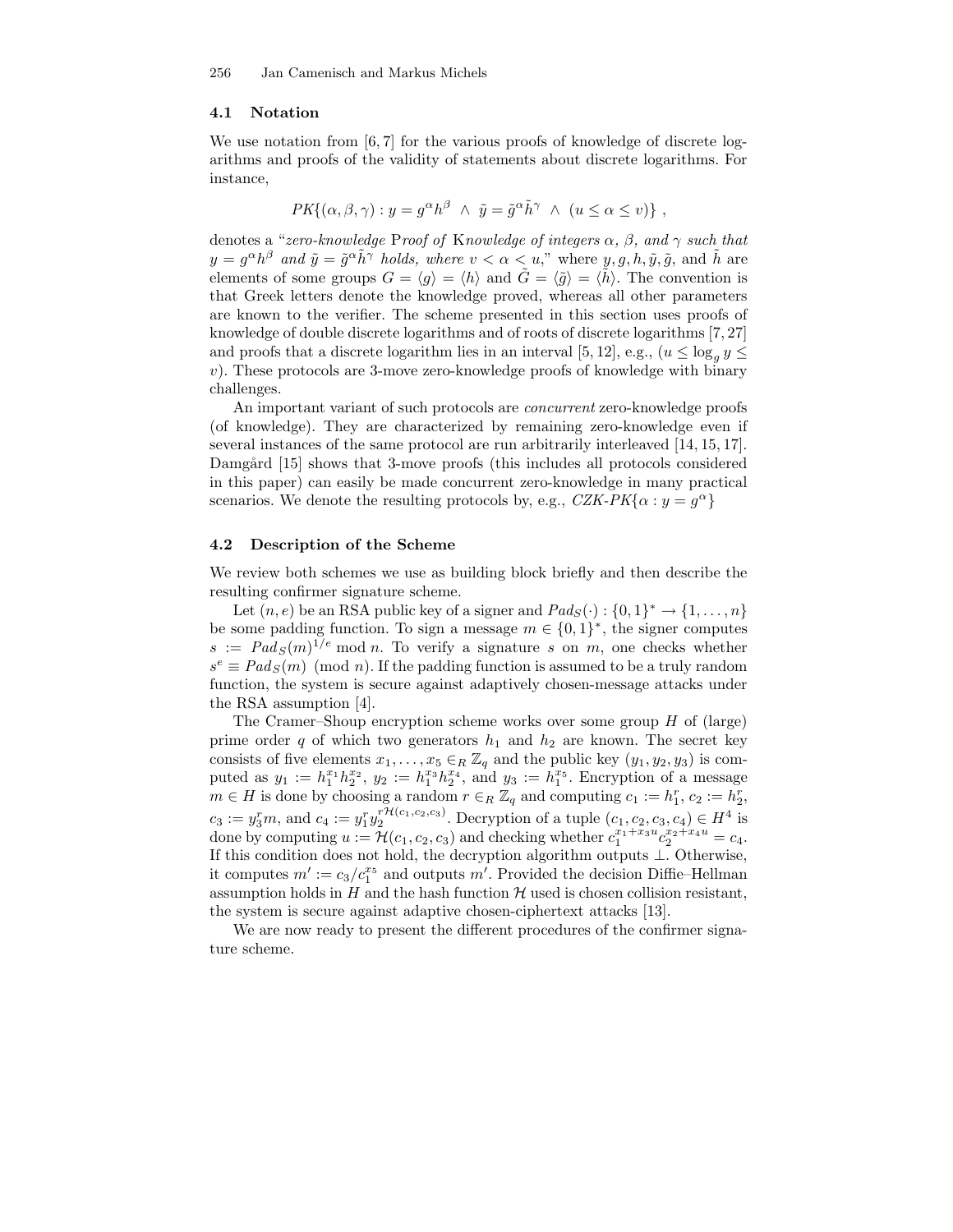- Key Generation: CKGS: The signer chooses an RSA public key  $(n, e)$ . Furthermore, the signer also publishes a group  $G = \langle g_1 \rangle = \langle g_2 \rangle$  of order n. CKGC: The confirmer chooses sufficiently large primes q and  $p = 2q + 1$  and two elements  $h_1$  and  $h_2$  from  $\mathbb{Z}_p^{\star}$  such that  $\left(\frac{h_1}{p}\right) = \left(\frac{h_2}{p}\right) = 1$  and  $\log_{h_1} h_2$  is unknown. Furthermore, the confirmer publishes a group  $\widetilde{H} = \langle \widetilde{h}_1 \rangle$  of order p. This group is required for the proofs in the confirmation/disavowal protocol. A collision resistant hash function  $H$  is fixed.
- Signing: We assume  $n < p/2$ . (The case  $p/2 < n$  can be handled by splitting the signature into two or more parts before encryption. We refer to the forthcoming full version of the paper for details.) To sign a message  $m \in \{0,1\}^*$ , the signer computes  $\hat{s} := Pad_S(m)^{1/e} \mod n$ , sets  $s := \hat{s}$  if  $\left(\frac{\hat{s}}{p}\right) = 1$  and  $s := p - \hat{s}$ otherwise (hence  $\left(\frac{s}{p}\right) = 1$ ). The signer encrypts s by choosing a random  $r \in_R \mathbb{Z}_q$  and computing  $c_1 := h_1^r, c_2 := h_2^r, c_3 := y_3^r s$ , and  $c_4 := y_1^r y_2^{r\mathcal{H}(c_1, c_2, c_3)}$ . The confirmer signature on m is  $\sigma := (c_1, c_2, c_3, c_4)$ .
- Confirmation and disavowal: The verifier chooses  $\tilde{h}_2 \in_R \tilde{H}$  and  $h_3 \in_R H$ . Upon receipt of a request  $m \in \{0,1\}^*, (n, e) \in \{0,1\}^* \times \mathbb{Z}_n, \sigma = (c_1, c_2, c_3, c_4) \in H^4$ , and  $(\tilde{h}_2, h_3) \in \tilde{H} \times H$  from a verifier the confirmer first decrypts  $(c_1, c_2, c_3, c_4)$ and gets a value  $\hat{s}$  if decryption does not fail. If  $0 < \hat{s} < n$  he sets  $s := \hat{s}$ and  $s := p - \hat{s}$  otherwise. If  $0 < s < n$  and  $s^e \equiv \text{Pad}_S(m) \pmod{n}$  holds, the confirmer tells the verifier that the confirmer signature  $\sigma$  is valid and otherwise that it is not valid.
	- If  $\sigma$  is valid (confirmation): The confirmer computes commitments  $C_1 := g_1^s g_2^{v_1}$ and  $C_2 := \tilde{h}_1^s \tilde{h}_2^{v_2}$  with  $v_1 \in_R \mathbb{Z}_n$  and  $v_2 \in_R \mathbb{Z}_p$  and sends  $C_1$  and  $C_2$  to the verifier. Then, confirmer and verifier carry out the following protocol:

$$
CZK-PK\{ (\alpha, \beta, \gamma, \varepsilon, \vartheta, \lambda, \rho, \xi, \alpha, \nu_1, \dots, \nu_6) : \ny_1 = h_1^{\gamma} h_2^{\beta} \wedge y_2 = h_1^{\lambda} h_2^{\rho} \wedge y_3 = h_1^{\xi} \wedge \n\tilde{h}_1^{c_3} = C_2^{c_1^{\xi}} \tilde{h}_2^{\nu_1} \wedge c_4 = c_1^{\gamma} (c_1^{\mathcal{H}(c_1, c_2, c_3)})^{\lambda} c_2^{\beta} (c_2^{\mathcal{H}(c_1, c_2, c_3)})^{\rho} \wedge \n\Big( (C_2 = \tilde{h}_1^{\varepsilon} \tilde{h}_2^{\nu_2} \wedge C_1 = g_1^{\varepsilon} g_2^{\nu_3} \wedge (1 \le \varepsilon \le n - 1)) \vee \n(C_2 = (1/\tilde{h}_1)^{\vartheta} \tilde{h}_2^{\nu_4} \wedge C_1 = g_1^{\vartheta} g_2^{\nu_5} \wedge (1 \le \vartheta \le n - 1)) \Big) \wedge \nC_1 = g_1^{\alpha} g_2^{\nu_6} \wedge g_1^{Pads(m)} = g_1^{\alpha^e} \}.
$$

With this protocol the confirmer convinces the verifier that decryption was successful and that either the decrypted value or  $p$  minus the decrypted value are a valid RSA signature with respect to m, e, n, and  $Pads$ . We refer the reader to the full paper for the protocol in all its details.

If  $\sigma$  is not valid (disavowal): If decryption failed, the confirmer chooses  $\hat{s} \in_R$  $\mathbb{Z}_p$  and  $s \in_R \mathbb{Z}_N$  such that  $\left(\frac{\hat{s}}{p}\right) = 1$ . Then he computes the following commitments  $C_1 := g_1^s g_2^{v_1}, C_2 := \tilde{h}_1^{\hat{s}} \tilde{h}_2^{v_2}, C_3 := g_1^{s^e} g_2^{v_3}, C_4 :=$  $h_3^{v_4}c_1^{x_1+x_2\mathcal{H}(c_1,c_2,c_3)}c_2^{x_3+x_4\mathcal{H}(c_1,c_2,c_3)},$  and  $C_5 := \tilde{h}_1^{h_3^{v_4}}\tilde{h}_2^{v_5}$  with  $v_1, v_3 \in_R \mathbb{Z}_n$ ,  $v_2, v_5 \in_R \mathbb{Z}_p$ , and  $v_4 \in_R \mathbb{Z}_q$ . He sends  $(C_1, C_2, C_3, C_4, C_5)$  to the verifier.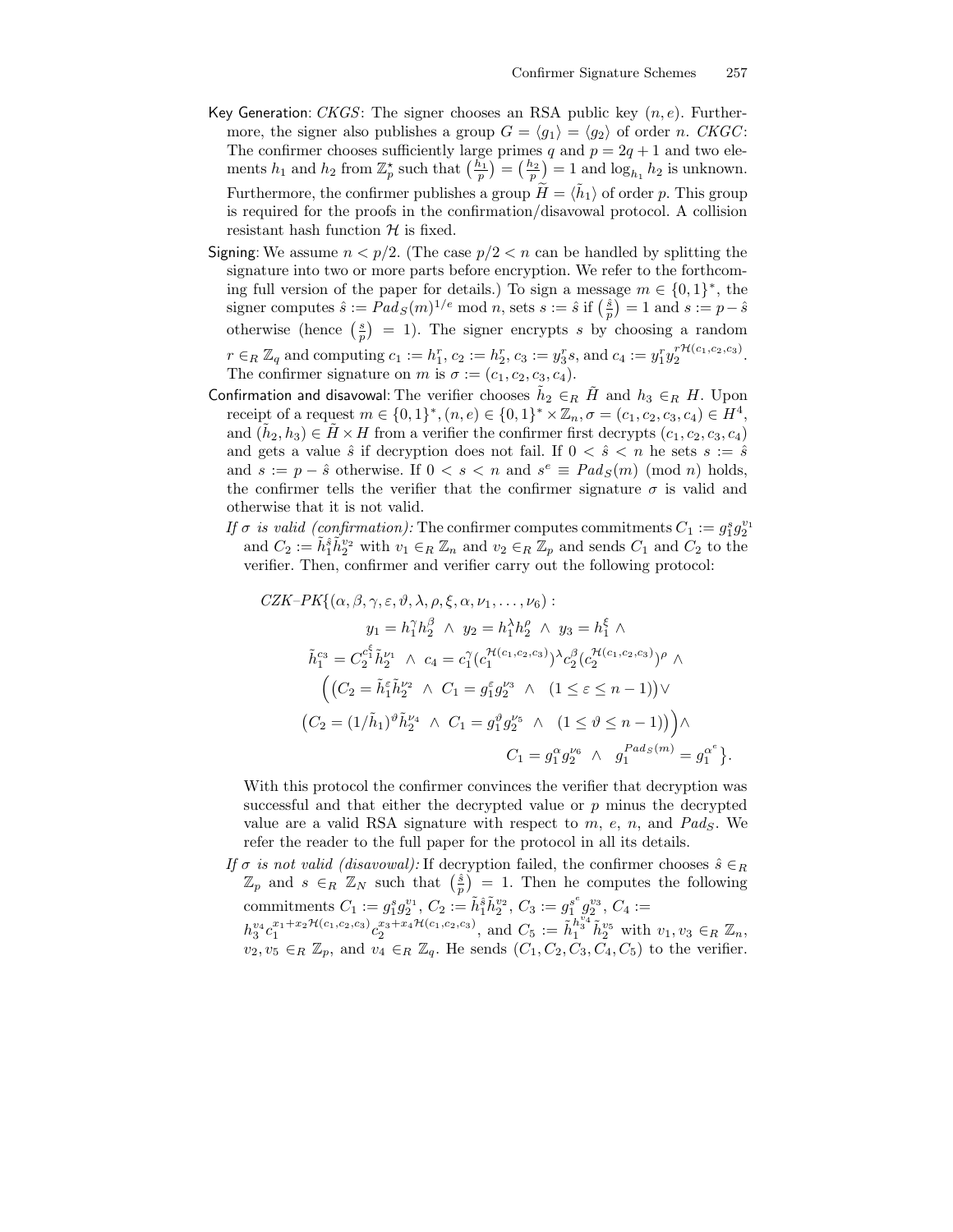Confirmer and verifier carry out the following protocol:

$$
CZK-PK\Big\{ (\gamma,\beta,\lambda,\rho,\xi,\delta,\kappa,\alpha_1,\alpha_2,\alpha_3,\nu_1,\ldots,\nu_{14}) : \ny_1 = h_1^{\gamma}h_2^{\beta} \wedge y_2 = h_1^{\lambda}h_2^{\rho} \wedge y_3 = h_1^{\xi} \wedge \n\left( (C_4 = h_3^{\delta}c_1^{\gamma}(c_1^{\mathcal{H}(c_1,c_2,c_3)})^{\lambda}c_2^{\beta}(c_2^{\mathcal{H}(c_1,c_2,c_3)})^{\rho} \wedge C_5 = \tilde{h}_1^{h_3^{\delta}}\tilde{h}_2^{\nu_1} \wedge \n\tilde{h}_1 = (\tilde{h}_1^{C_4/c_4}/C_5)^{\kappa}(1/\tilde{h}_2)^{\nu_2}) \vee \n\left(\tilde{h}_1^{c_3} = C_2^{c_1^{\xi}}\tilde{h}_2^{\nu_3} \wedge c_4 = c_1^{\gamma}(c_1^{\mathcal{H}(c_1,c_2,c_3)})^{\lambda}c_2^{\beta}(c_2^{\mathcal{H}(c_1,c_2,c_3)})^{\rho} \wedge \n\left( (C_2 = \tilde{h}_1^{\alpha_1}\tilde{h}_2^{\nu_4} \wedge C_1 = g_1^{\alpha_1}g_2^{\nu_5} \wedge C_3 = g_1^{\alpha_1^{\epsilon}}g_2^{\nu_6} \wedge \ng_1 = (C_3/g_1^{\mathcal{P}ads(m)})^{\nu_7}g_2^{\nu_8} \wedge (1 \leq \alpha_1 \leq n - 1)) \vee \n(C_2 = (1/\tilde{h}_1)^{\alpha_2}\tilde{h}_2^{\nu_9} \wedge C_1 = g_1^{\alpha_2}g_2^{\nu_{10}} \wedge C_3 = g_1^{\alpha_2^{\epsilon}}g_2^{\nu_{11}} \wedge \ng_1 = (C_3/g_1^{\mathcal{P}ads(m)})^{\nu_{12}}g_2^{\nu_{13}} \wedge (1 \leq \alpha_2 \leq n - 1)) \vee \n(C_2 = \tilde{h}_1^{\alpha_3}\tilde{h}_2^{\nu_{14}} \wedge (n \leq \alpha_3 \leq p - n
$$

This protocol proves that either decryption fails or that both the encrypted value and p minus the encrypted value are either not in  $[1, n - 1]$  or not a valid RSA signature with respect to  $m, e, n$ , and  $Pad_S$ .

Selective conversion: If  $(c_1, c_2, c_3, c_4)$  is a valid confirmer signature, then the confirmer just return the decryption of  $(c_1, c_2, c_3, c_4)$  and otherwise answers ⊥.

Remark 4. As the confirmation and the disavowal protocol involve double discrete logarithms, they are not very efficient because they use binary challenges. If batch verification technology [2] is incorporated, the computational load of both the verifier and the confirmer is about 20 times that of a similar proof with non-binary challenges. Furthermore, the protocol could be made more efficient by allowing non-binary challenges for parts of the protocol. Moreover, if e is small (e.g., 3 or 5), then there is a much more efficient way of proving the knowledge of a root of a discrete log (cf. [7]).

### 5 Alternative Generic Solutions

Although the two generic schemes presented in [21] are demonstrably insecure, they can both be modified such that they are provably secure in our model. In contrast to the scheme exhibited in Section 3, these schemes cannot provide perfect convertibility with respect to signature schemes such as RSA or DSS. However, they have instances where the confirmation and disavowal protocol is on order of magnitude more efficient than for the scheme described in the previous section. We note that the bi-proof proposed in [21] for disavowal is not computational zero-knowledge, however, it can be replaced by a similar proof that is perfect zero-knowledge (we refer to the full version of this paper for details).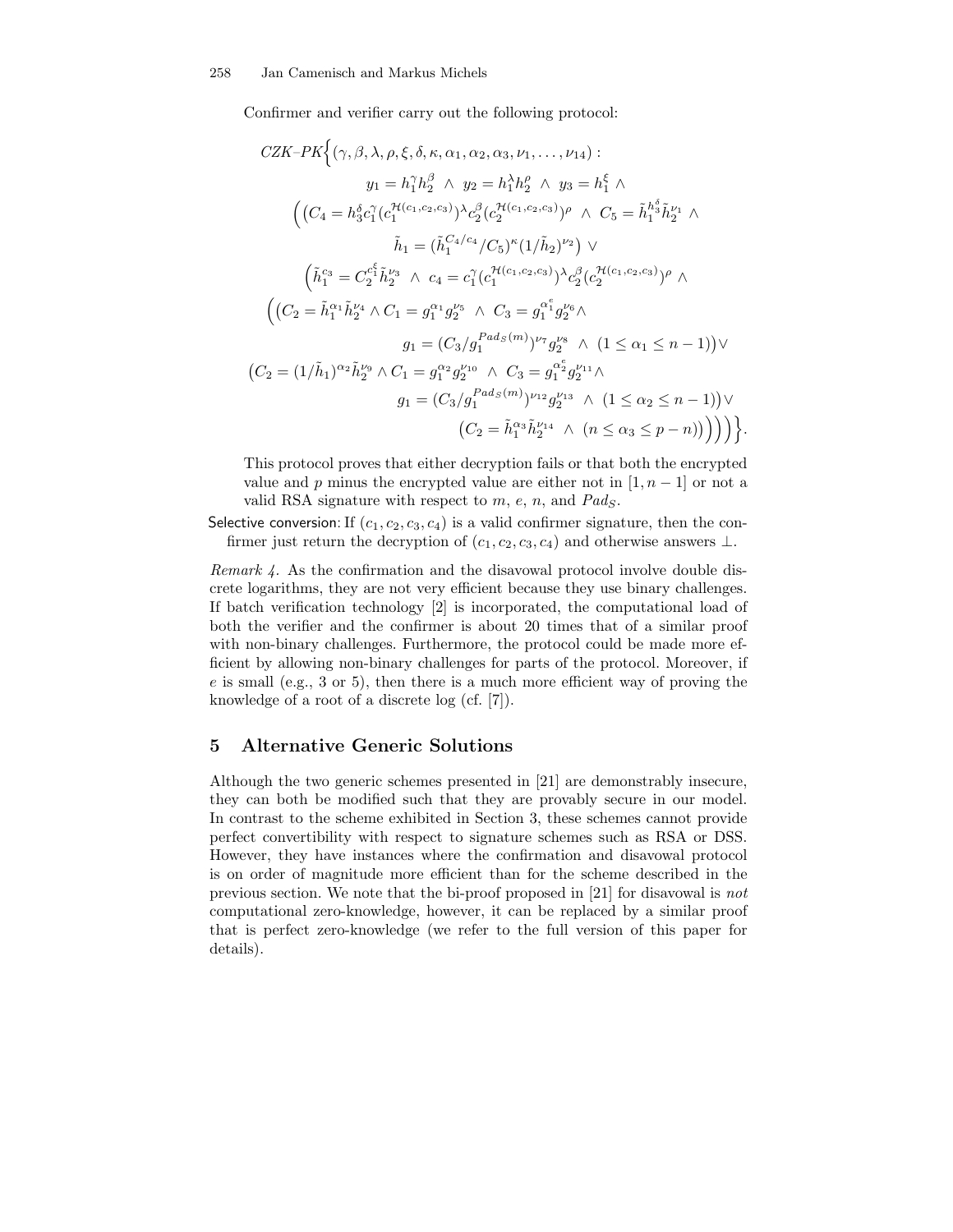The first scheme in [21] is based on signature schemes that are derived from 3 move honest-verifier zero-knowledge proofs of knowledge. The Schnorr signature scheme [26] is a typical example thereof. If an encryption scheme secure against adaptive chosen-ciphertext attacks is used as confirmer commitment scheme and the public keys of the signer and the confirmer are appended to the message that is signed, then the resulting confirmer signature scheme can be proven secure in our model provided that the underlying 3-move proofs of knowledge have the property that the third message is uniquely defined by the first two messages.

The second scheme in [21] is based on signature schemes that are existentially forgeable in their basic variant but become secure if a hash of the message is signed instead of the plain message. The RSA signature scheme is a typical representative for this class of signature schemes. Again, if an encryption scheme secure against adaptive chosen-ciphertext attacks is used, the public keys of the signer and the confirmer are appended to the message, and the signature scheme is deterministic, then the resulting confirmer signature scheme can be shown to be secure in our model.

Details will be given in the forthcoming full version of this paper.

# 6 Applications to Other Scenarios

As mentioned in [21], confirmer signatures schemes with conversion can be used to realize fair contract signing schemes as follows. The trusted third party in the contract signing scheme plays the role of the confirmer. Furthermore, recall that a signer can always confirm a valid confirmer signature. Thus, a confirmer signature scheme together with a confirmation protocol for the signer can be used to replace the "verifiable signature encryption scheme" in [1]: the parties issue confirmer signatures and prove the correctness of their respective signatures. After this step, either the real signatures can be exchanged or, if this fails, they can ask the TTP/confirmer to convert the confirmer signatures (a suitable policy for the TTP/confirmer should be included in the signed messages). The resulting optimistic fair contract signing scheme can be shown secure in the standard model (i.e., not in the random oracle model) if the security of the underlying signature scheme is assumed.

It is also possible to employ the techniques used for our confirmer signature scheme for realizing verifiable signature sharing schemes [18]. In a nutshell, a promise to a signature is split into shares according to a given secret sharing scheme. Then each of the shares is encrypted (similarly as the ordinary signature in our confirmer signature scheme) and it is proved that the encrypted values are indeed correct shares. Such a proof is similar as the confirmation protocol exhibited in Section 4. This approach is possible for signature schemes such as RSA or DSS. The resulting scheme will enjoy separability and be secure against adaptive attackers while previous solutions were either insecure [18] or secure only in a non-adaptive model [8, 19].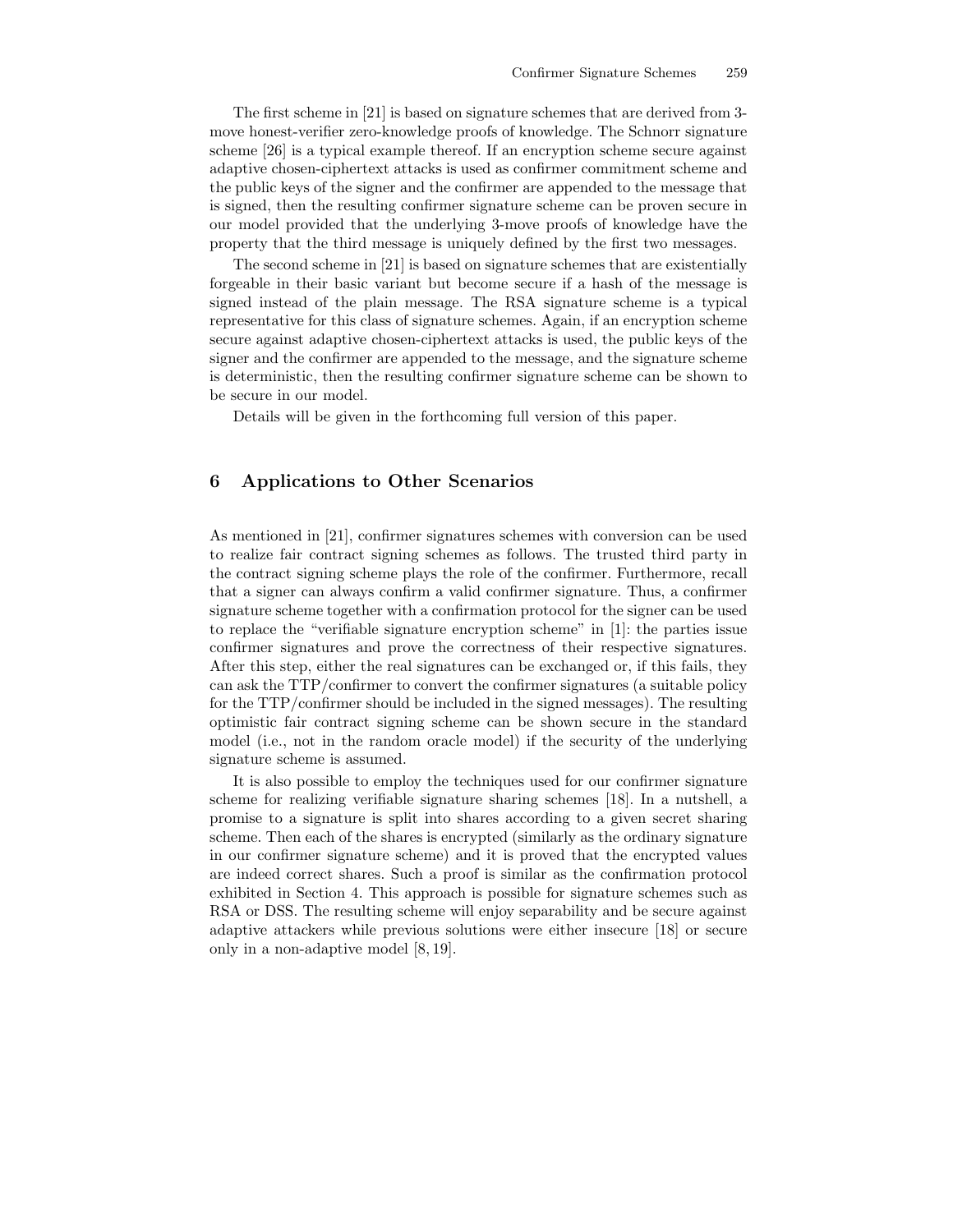# 7 Acknowledgements

The authors are grateful to Victor Shoup for various discussions and to the anonymous referees for their helpful and detailed comments.

# References

- 1. N. Asokan, V. Shoup, and M. Waidner. Optimistic fair exchange of digital signatures. In *EUROCRYPT* '98, vol. 1403 of *LNCS*, pp. 591–606, 1998.
- 2. M. Bellare, J. A. Garay, and T. Rabin. Fast batch verification for modular exponentiation and digital signatures. In EUROCRYPT '98, vol. 1403 of LNCS, pp. 236–250. Springer Verlag, 1998.
- 3. M. Bellare and S. Micali. How to sign given any trapdoor function. In CRYPTO '88, vol. 403 of LNCS, pp. 200–215. Springer-Verlag, 1990.
- 4. M. Bellare and P. Rogaway. The exact security of digital signature how to sign with RSA and Rabin. In  $EUROCRYPT$  '96, vol. 1070 of LNCS, pp. 399-416. Springer Verlag, 1996.
- 5. F. Boudot. Efficient proofs that a committed number lies in an interval. In EURO- $CRYPT 2000$ , vol. 1807 of  $LNCS$ , pp.  $??-??$ . Springer Verlag, 2000 (this volume).
- 6. J. Camenisch and M. Michels. Separability and efficiency for generic group signature schemes. In CRYPTO '99, vol. 1296 of LNCS, pp. 413–430, 1999.
- 7. J. Camenisch and M. Stadler. Efficient group signature schemes for large groups. In CRYPTO '97, vol. 1296 of LNCS, pp. 410–424. Springer Verlag, 1997.
- 8. D. Catalano and R. Gennaro. New efficient and secure protocols for verifiable signature sharing and other applications. In CRYPTO '98, vol. 1642 of LNCS, pp. 105–120. Springer Verlag, 1998.
- 9. D. Chaum. Designated confirmer signatures. In EUROCRYPT '94, vol. 950 of LNCS, pp. 86–91. Springer Verlag, 1994.
- 10. D. Chaum and H. van Antwerpen. Undeniable signatures. In CRYPTO '89, vol. 435 of LNCS, pp. 212–216. Springer-Verlag, 1990.
- 11. L. Chen. Efficient fair exchange with verifiable confirmation of signatures. In ASIACRYPT '98, vol. 1514 of LNCS, pp. 286–299. Springer Verlag, 1998.
- 12. R. Cramer, I. Damgård, and B. Schoenmakers. Proofs of partial knowledge and simplified design of witness hiding protocols. In CRYPTO '94, vol. 839 of LNCS, pp. 174–187. Springer Verlag, 1994.
- 13. R. Cramer and V. Shoup. A practical public key cryptosystem provably secure against adaptive chosen ciphertext attack. In CRYPTO '98, vol. 1642 of LNCS, pp. 13–25. Springer Verlag, 1998.
- 14. G. Di Crescenzo and R. Ostrovsky. On concurrent zero-knowledge with preprocessing. In CRYPTO '99, vol. 1296 of LNCS, pp. 485–502, 1999.
- 15. I. Damgård. Efficient concurrent zero-knowledge in the auxiliary string model. In EUROCRYPT 2000, LNCS. Springer Verlag, 2000.
- 16. D. Dolev, C. Dwork, and M. Naor. Non-malleable cryptography. In Proc. 35th IEEE Symposium on Foundations of Computer Science (FOCS), 1994.
- 17. C. Dwork and A. Sahai. Concurrrent zero-knowledge: Reducing the need for timing constraints. In CRYPTO '98, vol. 1642 of LNCS, pp. 105–120, 1998.
- 18. M. Franklin and M. Reiter. Verifiable signature sharing. In EUROCRYPT '95, vol. 921 of LNCS, pp. 50–63. Springer Verlag, 1995.